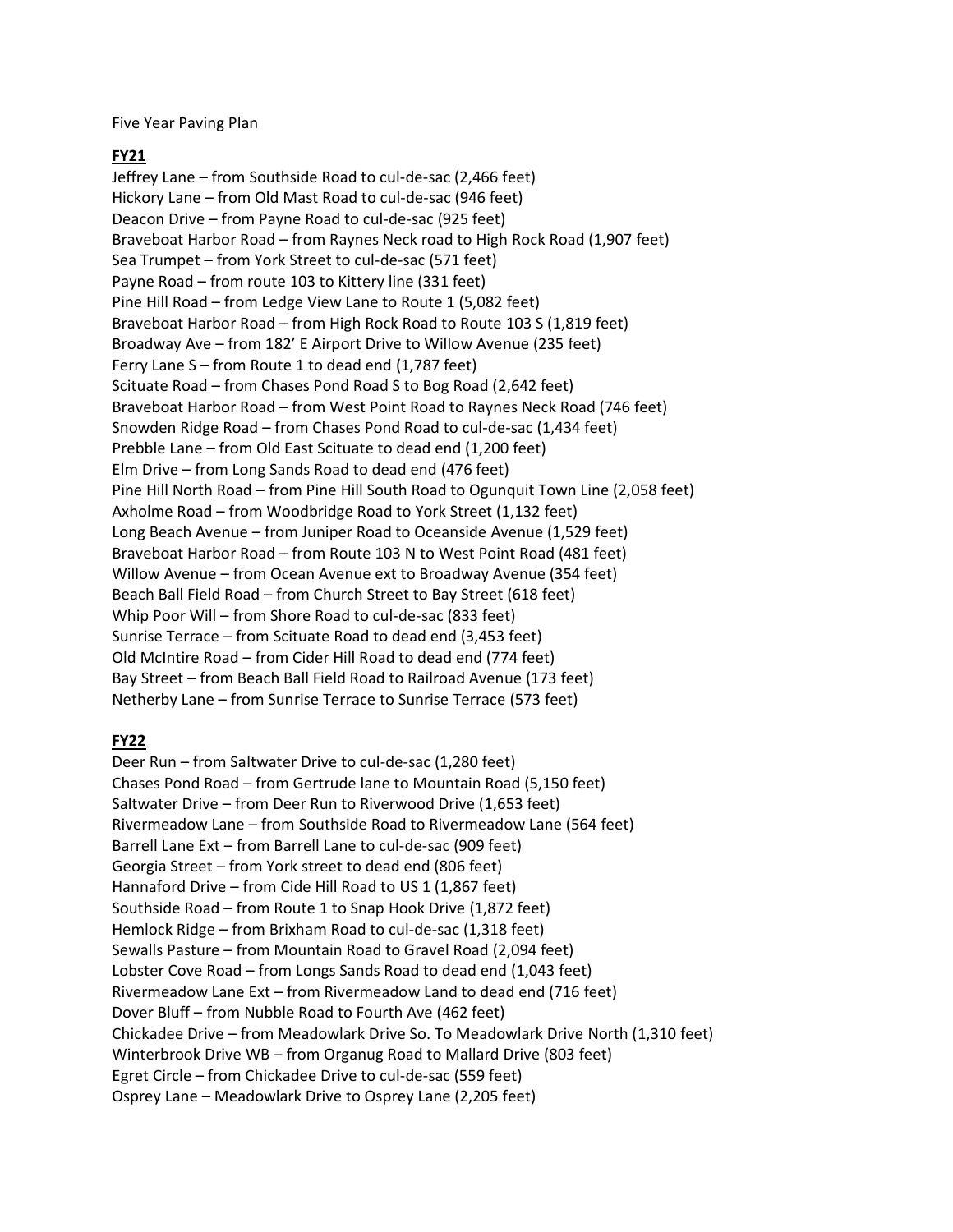Frost Hill Road – from Birch Hill Road to Eliot Town Line (2,043 feet)

## **FY23**

Logging Road – from Route 1 to Clay Hill Road (9,332 feet) Fernald Avenue – from Camden Avenue to Avon Avenue (491 feet) Little River Drive – from Fieldstone Est. Road to cul-de-sac (566 feet) Fernald Avenue – from Long Sands Road to Camden Avenue (1,401 feet) Stoney Brook – from Logging Road to cul-de-sac (1,330 feet) Pine Ridge Loop – from Woodside Meadow to cul-de-sac (706 feet) Candlewood Lane – from Fieldstone Est. Road to cul-de-sac (1,182 feet) High Street – from Main street to Freeman street (533 feet) Clay Hill Road – from .9 Mi East of Logging to town line (3,232 feet) Earline Circle – from Graystone Lane to cul-de-sac (614 feet) Algonquin Drive – from Groundnut Hill Road to dead end (1,852 feet) Heather Road – from Scotland Bridge Road to Tarton Road (579 feet) Pinecrest Drive – from Scotland Bridge Road to dead end (1,239 feet) Malcolm Road – from Scotland Bridge Road to dead end (706 feet) Kimball Farm Lane – from Beech Ridge Road to cul-de-sac (1,295 feet) New Town Road – from Route 1 to dead end (2,973 feet) Camden Avenue – from Fernald Avenue to Field Avenue (450 feet) Norwood Avenue – from Freeman Street to dead end (240 feet) Newport Avenue – from Freeman Street to dead end (405 feet) Reserve Street – from Beacon street to Oceanside avenue (788 feet) Milbury Lane – from Norwood Farms Road to dead end (724 feet) Bluestone Lane – from Old Post Road to Bluestone Lane (638 feet) Keith Road – from Tarton Road to dead end (388 feet) Graystone Lane – from Bluestone Lane to Hemlock Avenue (1,614 feet) Belmont Avenue – from Freeman street to dead end (306 feet) Tarton Road – from Malcolm Road to Clyde Road (1,047 feet)

## **FY24**

Storage Drive – from Goundnut Hill Road to dead end (299 feet) Moulton Farm Lane – from Clay Hill Road to private property (1,015 feet) Ramsdell Lane – from Clay Hill Road to dead end (281 feet) Broadway Ext – from Long Beach Ave to dead end (608 feet) Orchard Farm Road – from Greenacre Drive to cul-de-sac (430 feet) Berwick Road – from S Berwick Line to North Village Road (7,117 feet) Old Seabury Road – from Seabury Road to dead end (699 feet) Simpson Lane – from York street to dead end (463 feet) Pine Hill South Road – from Pine Hill Road to Ogunquit Town Line (2,112 feet) Pudding Lane – from Cider Hill Road to dead end (1,747 feet) Williams Avenue – from York street to 164' E York Street (456 feet) Sunny Crest Road – from Cornswamp Road to dead end (795 feet) Parish Lane – from York street (E) to York street (W) (849 feet) Parish Lane – from Parish Lane (E) to Parish Lane (W) (336 feet) Marietta Avenue – from Broadway Ext to Ocean Avenue (346 feet) Raynes Neck Road – from Brave Boat Harbor to Godfrey Cove (1,417 feet) High Pine Road – from Cider Hill Road to cul-de-sac (1,500 feet)